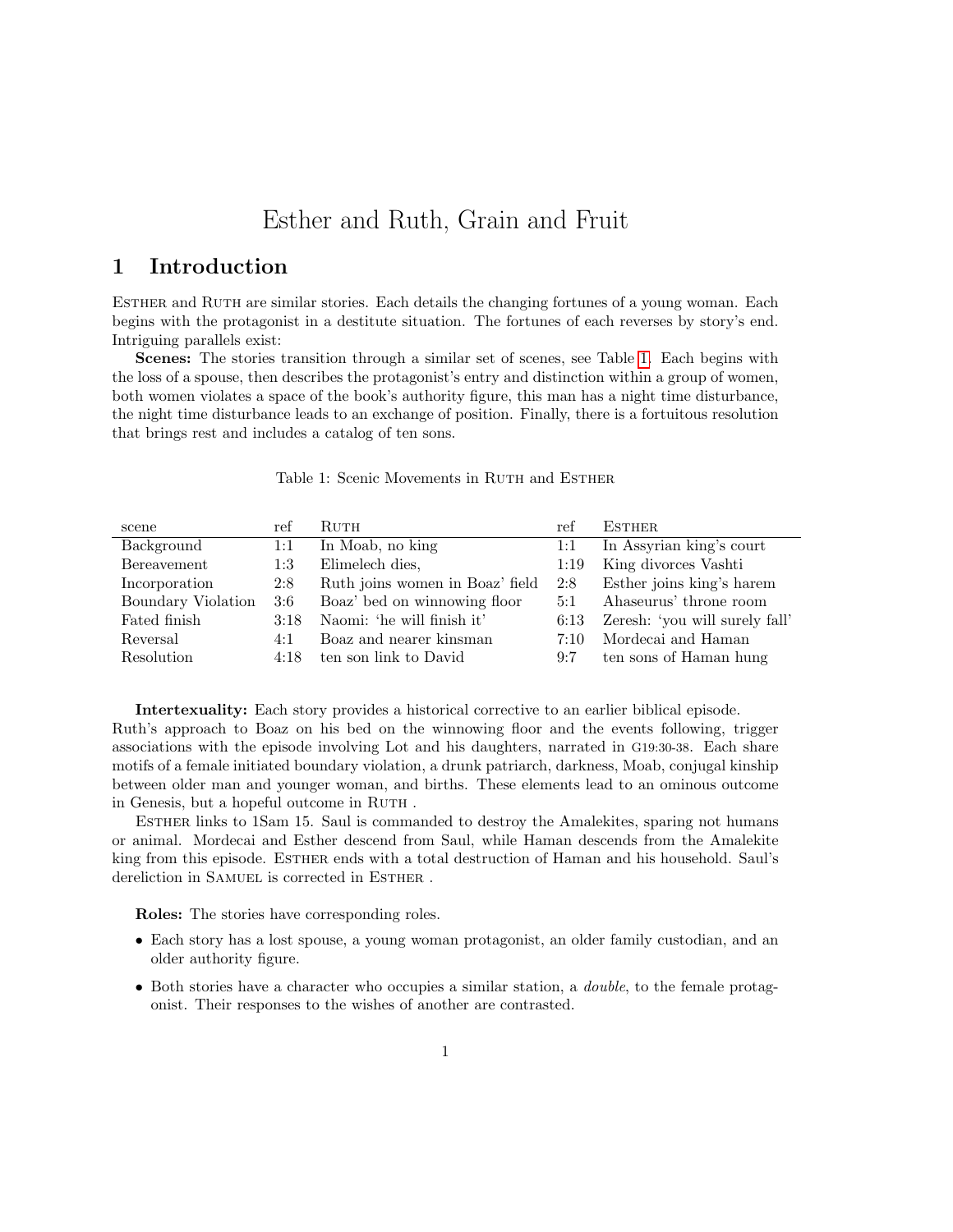- Orpah and Ruth are widows to Naomi's sons. Naomi counsels them to return to their people. Ruth clings to Naomi, Orpah returns.
- Vashti and Esther are beauty queens. The king wishes to parade their beauty. Vashti refuses, Esther complies.
- Both stories have a double to the male protagonist. The two reverse position.
	- $-$  The *peloni-almoni* of R4:1 is a land-owning kinsman of Naomi. He is a nearer kinsman than Boaz. The primary kinsman role transfers to Boaz.
	- Haman and Mordecai are court sycophants. Haman has the king's ear, while Mordecai loiters at the gate. Haman is executed and Mordecai is given the king's signet ring.

| role                    | Ruth                   | <b>ESTHER</b>  |
|-------------------------|------------------------|----------------|
| lost spouse             | Elimelech              | Vashti         |
| young woman protagonist | Ruth                   | Esther         |
| older authority         | Boaz                   | King Ahaseurus |
| familial custodian      | Naomi                  | Mordecai       |
| <i>relation</i>         | $(mother-in-law)$      | (older cousin) |
| female double           | Orpah                  | Vashti         |
| male double             | $paloni\text{-}almoni$ | Haman          |

Table 2: Roles in RUTH and ESTHER

## 1.1 Polarities

A number of polarities exist in these two books.

- Ruth is a gentile assimilated into a Hebrew community. Esther is a Hebrew assimilated into a gentile community.
- The setting for RUTH is a humble village, ESTHER is set in the court of an imperial king.
- RUTH precedes the Israelite kingdom, ESTHER happens after Israel's dissolution.
- Young woman and custodian roles in RUTH are occupied by ancestors of king David, those roles in ESTHER involves descendants of king Saul.
- RUTH begins with famine and austerity. ESTHER begins with feasts and beauty parades.
- RUTH occurs in Bethlehem, the *House of Bread*, during the barley harvest. The events in  $E$ STHER follow from a *mishteh*/משתה, a drinking, of wine.
- Characters in RUTH are pious, invoking the name of God and offering blessings. Mention of God is missing in ESTHER.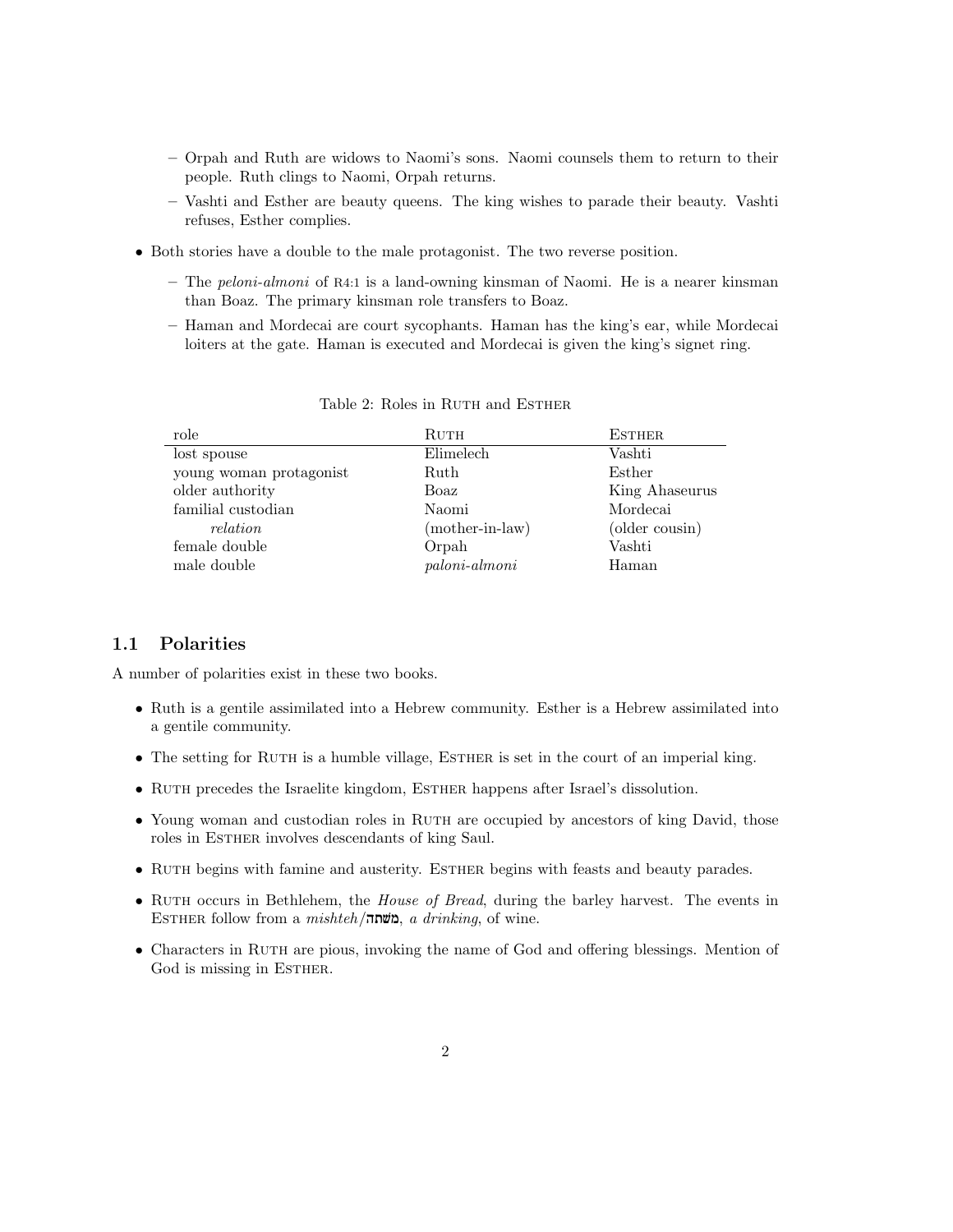- Esther is thrown a feast and is paraded before the king (E2:15,18). Mordecai parades through the town on a horse with royal robes (E6:11). Ruth and Boaz are discreet. She comes and leaves unnoticed in the dark, Boaz instructs Ruth to keep the encounter secret (R3:14).
- Ruth and Boaz are chaste. Esther is taken into the king's harem. Mordecai seems to approve.
- RUTH withholds names of characters absent from David's ancestry. Four character in RUTH are given non-vocative names. The dead sons are:  $Mahlon = diseaseed$ , Chillion = finished. 'Orpah' is derived from the word for 'neck', this term can connote being stubborn and is probably not vocative. The near-kinsman earns the rhyming non-vocative peloni-almoni (R4:1).

Esther has 32 named characters. Seven speak, but only three have significant dialogue. Here it is the two Israelite protagonists who likely have non-vocatives: Mordecai is associated with the head pagan god. Esther means star or may refer to the pagan deity Ishtar.

• RUTH begins with two dead sons and ends with a regal genealogy. ESTHER begins in an imperial king's court, and closes with the annihilation of Haman's named sons (E9:7).

This paper argues that the similarities and contrasts between the two stories is not incidental. The two should be considered a pair and read as a single unit.

#### 1.2 Organization:

|              | scene                    | RUTH                       | <b>ESTHER</b>               |
|--------------|--------------------------|----------------------------|-----------------------------|
| А            | prelude                  | no king                    | world king                  |
| B            | female double<br>$\circ$ | (widows) Ruth-Orpah        | (queens) Esther-Vashti      |
| $\rm C$      | boundary violation<br>ďΫ | winnowing floor            | throne room                 |
| B'           | male double<br>ೆ         | (kinsmen) Boaz-Peloni      | (sycophants) Mordecai-Haman |
| $A^{\prime}$ | postlude                 | ten son link to king David | Haman's ten sons executed   |

<span id="page-2-0"></span>Table 3: Thematic movements in ESTHER and RUTH

Table [1](#page-0-0) catalogued common movements and scenes from the two books. Table [3](#page-2-0) distills the narrative trajectories in both stories.

At the front and back members,  $\mathbf{A} - \mathbf{A}'$ , RUTH moves from death to life, while ESTHER tracks the reverse course. RUTH begins with the death of three ancestors of King David. It ends with the line restored, described by a ten segment genealogy. ESTHER begins in the thriving court of an imperial king. It ends with the destruction of Haman, the king's sycophant, and his sons.

The transitional elements of this table,  $\mathbf{B} - \mathbf{B}'$ , are complements.  $\mathbf{B}$  presents female doubles: two females occupying the same station.  $B'$  consists of male doubles. In RUTH the female double consists of Moabite widows, the male double is kinsmen redeemers. The female double in ESTHER is beautiful queens, the male double is court sycophants.

At the center of each book, C, the woman protagonist violates the sanctum of the male authority figure at the prodding of their custodian.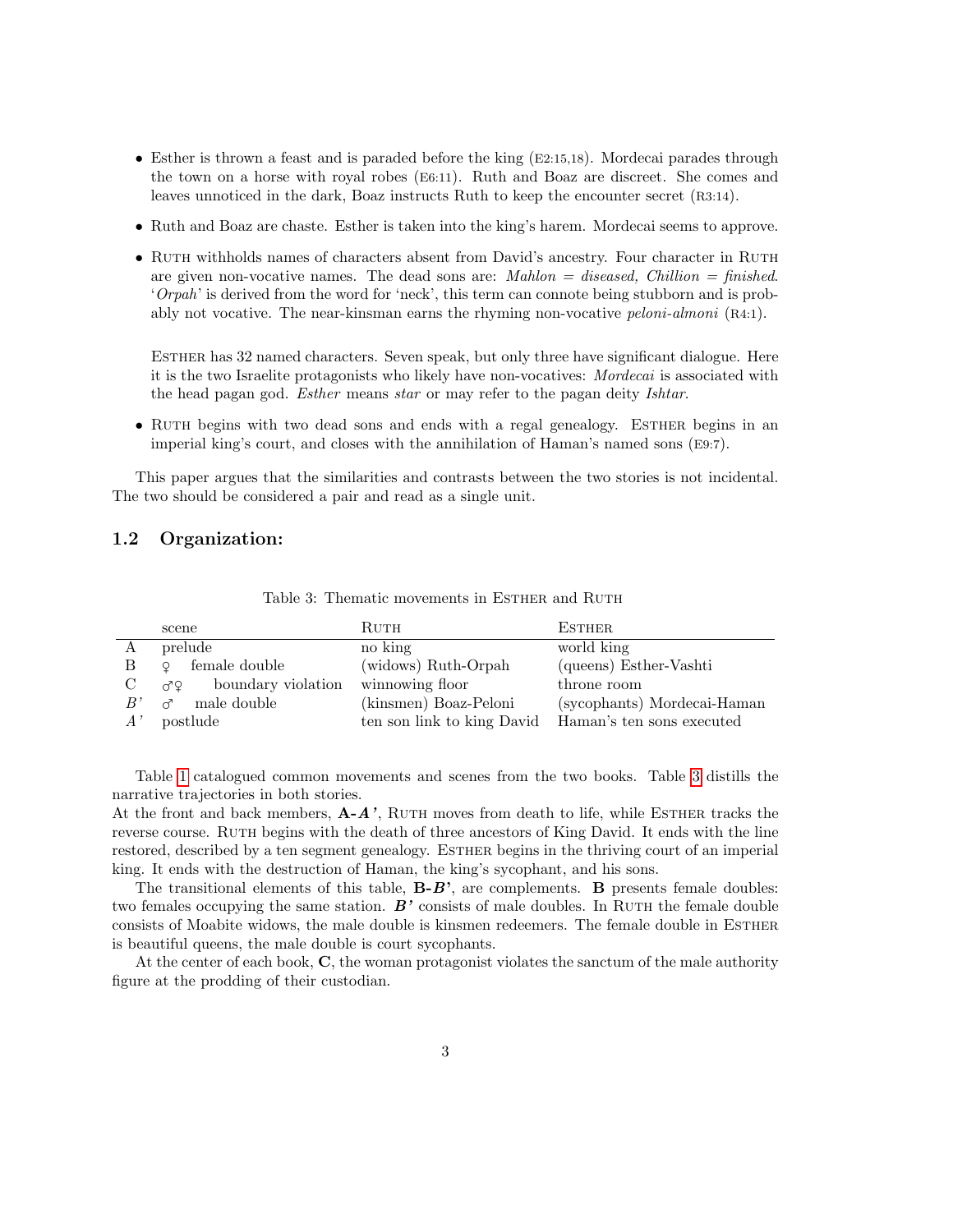# 2 Scenes

This section records observations of corresponding elements in the different scenes. The weight of correspondences suggests that these stories are a pair that were meant to be considered together.

## 2.1 Background: Ruth 1:1-5, Esther 1:1-9

Similarities:

- Each story is placed into a historical and political context. Both occur when there was no king in Israel.
- The trigger crisis for both stories is the loss of a spouse. In RUTH Naomi's husband Elimelech dies. The king divorces Queen Vashti in ESTHER.
- Both describe the consequences listed in Deuteronomy 28 of not keeping covenant.
	- In Ruth, the skies became bronze, and the earth iron. Famine prevailed causing Elimelech, and Naomi to sojourn in Moab (Deut 28:20-24).
	- Esther shows Israel plucked off the land, scattered over the earth. The people serve other gods. (Deut 28:36-42)

Contrasts:

- RUTH happens when there was no king in Israel, ESTHER takes place in the court of the king.
- RUTH unfolds after a ten year famine (R1:4), ESTHER describes ten separate feasts E1:3,1:5, 1:9, 2:18, 2:21, 3:15, 4:3, 5:4, 6:1,7:1,8:17, 9:17, 9:19.
- RUTH happens in Bethlehem, the house of bread, during the barley harvest, and on the grain winnowing floor. ESTHER opens with a series of feasts. The word for feasts derives from the verb describing drunkenness implying wine.
- Life in RUTH is humble. ESTHER portrays decadence.

## 2.2 Bereavement: Ruth 1:6-21, Esther 1:10-2:7

Similarities:

- Each woman is contrasted with a double.
	- Ruth and Orpah are two Moabite widows to Naomi's sons. Orpah returns to her home and people, while Esther clings to Naomi.
	- Vashti and Esther are beauty queens. Vashti refuses to be paraded, losing favor amongst the counselors (E1:16). Esther appears before the king, finding favor in the eyes of all, E2:17
- Name changes: Naomi no longer wants to be called Naomi (sweetness), rather she wants to be called Mara (bitterness). Esther's Hebrew name is Hadassah, which means myrtle.

Contrasts: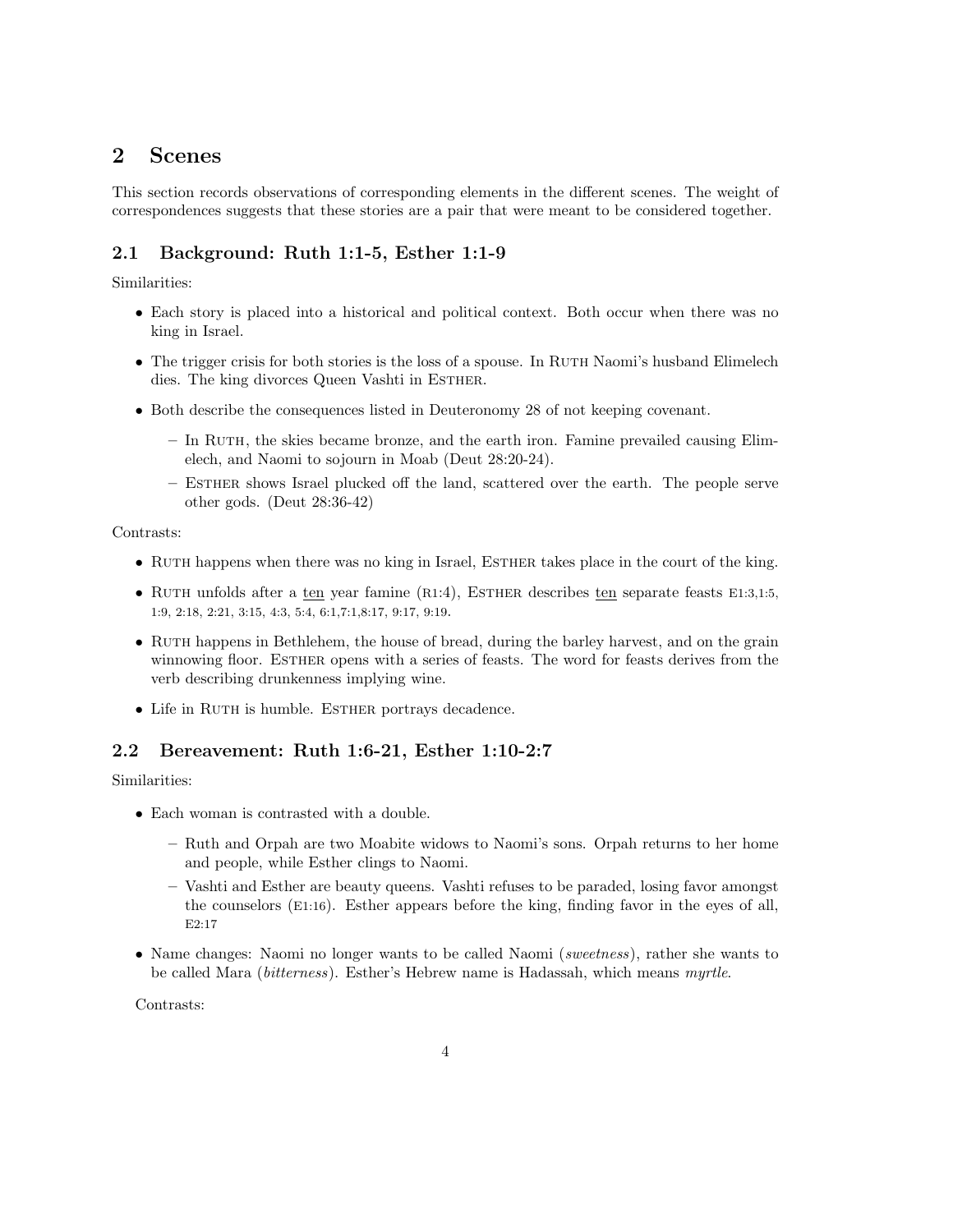- Ruth virtuously clings to Naomi, who can offer her nothing (R1:12). King Ahaseurus pettily divorces Vashti simply for refusing to parade her beauty before the court (E1:11).
- There is an ironic contrast of agency. The peasant Ruth persists despite Naomi's urging to return to Moab (R1:16). The king is powerless to revoke his decree against Vashti (E2:1, 8:8).

## 2.3 Incorporation: Ruth 1:22-2:23, Esther 2:8-23

Similarities:

- Each story describes the young female's incorporation into a group of women. Ruth enters the field of Boaz, a kinsman of Naomi's dead husband. She is sent to reap with the young women. Esther is taken and placed in the king's harem.
- Ruth and Esther both find favor in the eyes of Boaz (R2:10) and the king (E2:17).
- Each is given special provision. Boaz provides Ruth with water, a meal, and sheaves of grain (R2:15-16). Hegai oversees the harem (E2:15) and provides Esther with cosmetics and food.
- The means of later deliverance is introduced.
	- Naomi informs Ruth that Boaz is a kinsman redeemer (R2:20). The house of a failed kinsman is known as the 'house of him who has has sandals removed!' (Deut 25:5-10).
	- Mordecai loiters at the king's gate. He detects a conspiracy on the king's life and reports it to Esther. The sleepless king later is read these events, leading to Mordecai's elevation.

Contrasts:

- Boaz is old, he commends Ruth for not pursuing a younger man R3:10, while Esther is physically attractive E2:7.
- Everyone knew Ruth was a Moabitess R2:6,11. Esther did not make known her people E2:10.

#### 2.4 Boundary Violation: Ruth 3:1-13, Esther 3:1-6:13

The next scene involves a boundary violation: the young woman puts herself at risks as an uninvited entrant into the older authority figure's sanctum.

Similarities:

- Each violation is done on the advice of the custodian. Naomi in R3:1-4 instructs Ruth how to prepare herself and what she should do. Mordecai warns Esther of her fate and her duty as an Israelite to approach the king in E4:13-14.
- Ruth approaches Boaz, who is merry with wine. This disrupts the background of bread and austerity. Before Esther approaches Ahaseurus, she requests that all the Jews and her attendants fast for three days from food and wine. The fast evenly divides the ten feasts in the remainder of the book.
- Both women change clothes in preparation (R3:3, E5:1).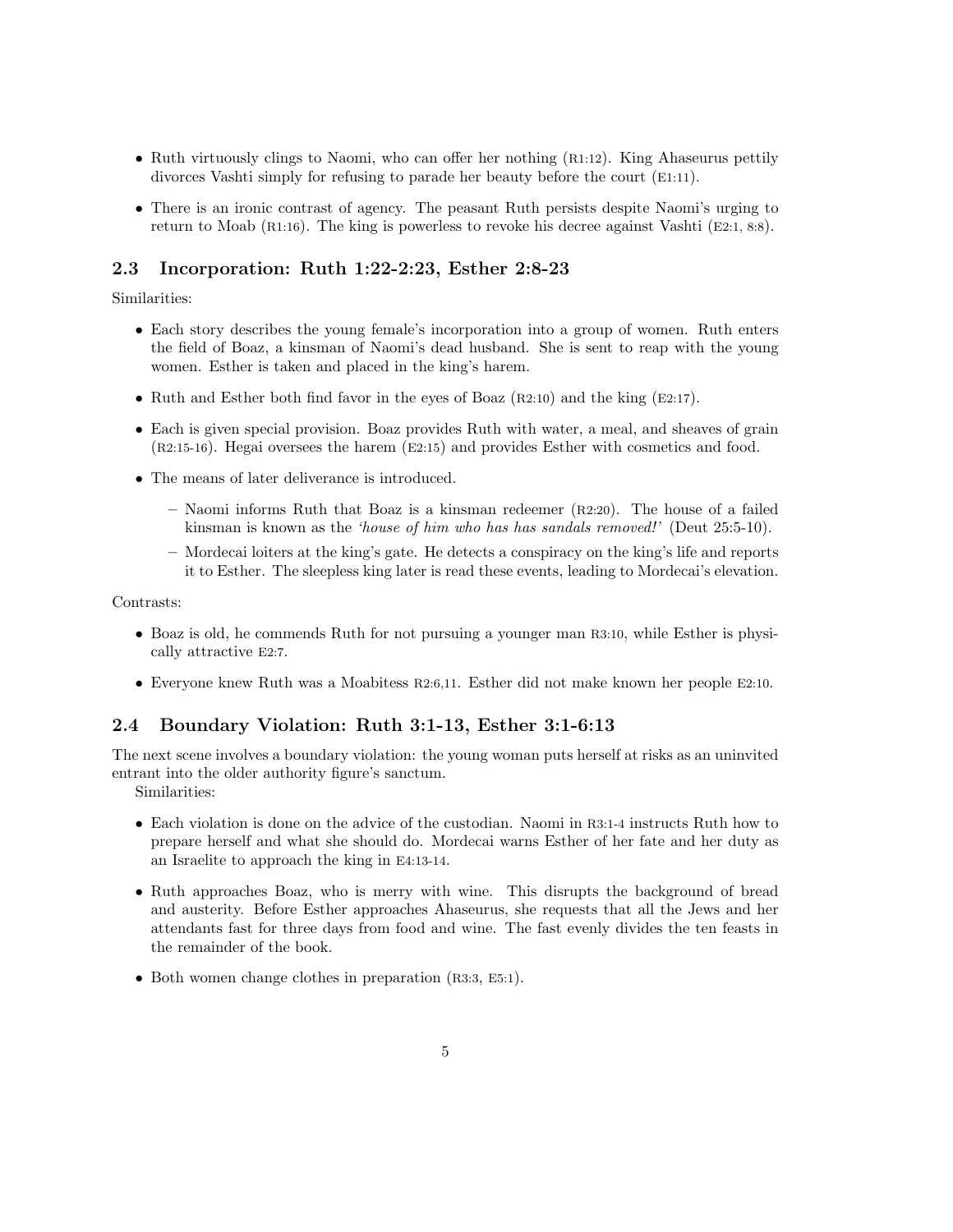- Each woman finds favor. Boaz proclaims, 'As the LORD lives, I will redeem you,' (R3:13) Ahaseurus promises Esther up to half his kingdom (E5:2).
- The authority figure is reminded of an obligation that leads to deliverance after having their sleep disturbed. Mordecai's reporting of the conspiracy is read to the king from the chronicles (E6:2). Boaz is informed of his kinship duties when startled awake by Ruth (R3:9).

#### Contrasts:

• The encounter between Ruth and Boaz is done under the cover of night. Boaz can not see. Esther appears in full sight of the king. He sees her and she wins favor in his sight E5:2.

### 2.5 Fated Finish: Ruth 3:14-18, Esther 6:1-14

Similarities:

- A partial reversal of the Israelite's unhappy lot occurs before the full reversal. Boaz commits to redeem Ruth and send her to Naomi with six measures of barley. Mordecai is paraded through the streets on the king's horse in royal regalia (E6:10).
- The partial reversal events are reported to an older female. The elder female declares that the full reversal of events is fated.
	- Ruth returns to Naomi and reports the event of the night R3:18. Naomi replies, "Wait, my daughter, until you learn how the matter turns out, for the man will not rest but will settle the matter today."
	- Haman returns home and reports the events E6:13. His wife Zeresh replies to him, "If Mordecai, before whom you have begun to fall, is of the Jewish people, you will not overcome him but will surely fall before him."

Contrasts:

• Boaz instructs Ruth to not make the partial circumstances around the partial reversal known, whereas Mordecai's partial reversal takes the form of a parade.

## 2.6 Reversal: Ruth 4:1-12, Esther 7:1-10

Similarities:

- The city gate is the location of the reversals between male doubles. (R4:1 E6:10).
- $\bullet$  There is the exchange of an article to signal a legal transaction. In RUTH the kinsmen exchange sandals R4:8. In ESTHER the king takes his signet which was entrusted to Haman and gives it to Mordecai E8:2.

#### Contrasts:

• The currency of RUTH is life, ESTHER trades in death. In RUTH the nearer kinsman restores life to his dead brother's house and sustains his name. In ESTHER Mordecai is scheduled to hang on Haman's gallow.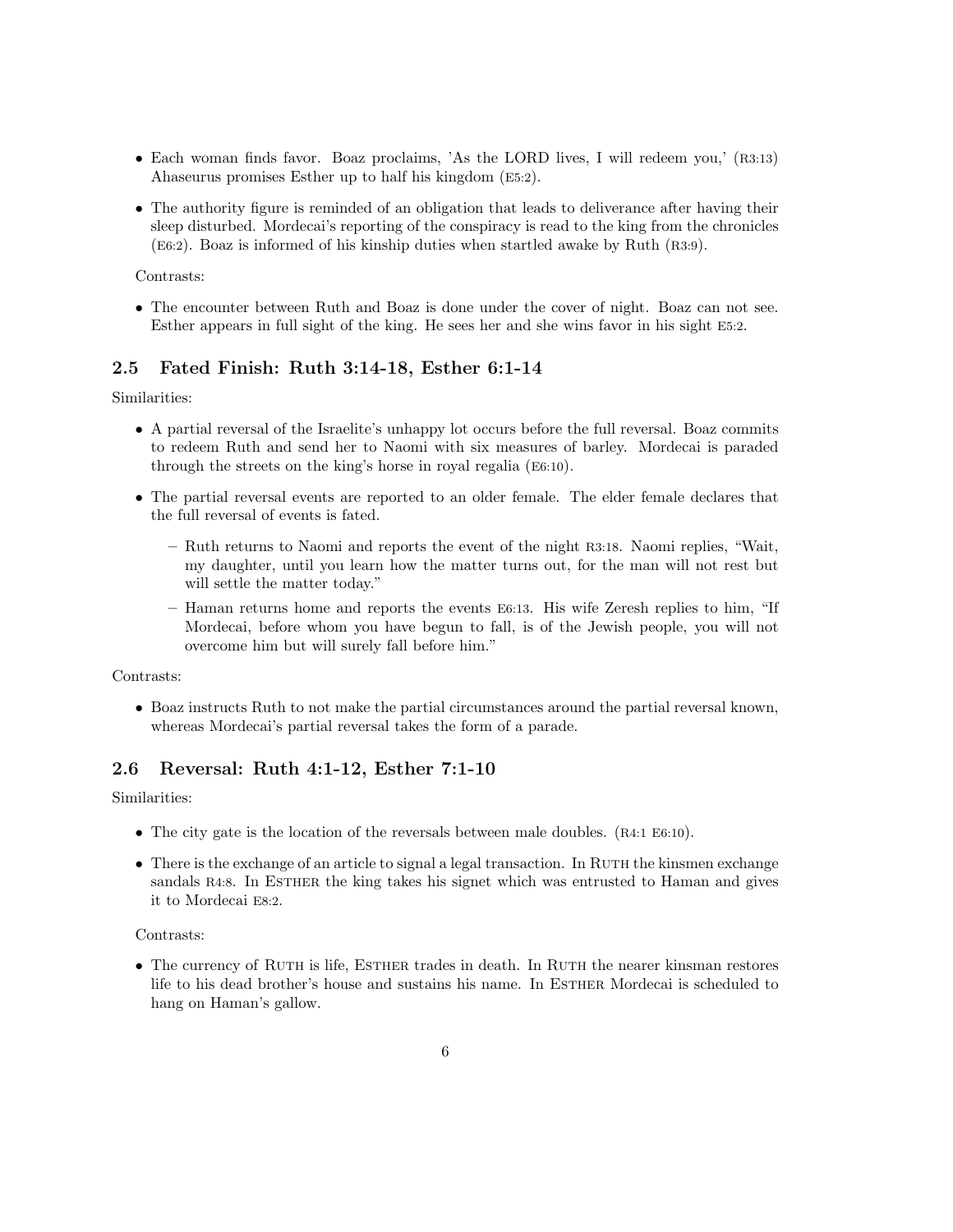- Boaz's double is conspicuously not named, while the king asks and dramatically receives the name of Haman (E7:6).
- Protagonist Boaz is the alternate who trades position with the intended kinsman. Haman is the alternate for the gallows, which was intended for the protagonist Mordecai.

### 2.7 Resolution: Ruth 4:13-22, Esther 8:1-10:3

#### Similarities:

- Both resolutions proceed from legal transactions involving the transfer of an article. The kinsmen transferred sandals (R4:7). Mordecai obtained the signet ring previously held by Haman (E8:2)
- A chorus of Hebrews praise the older custodian.
	- The village women praise: 'Blessed be Yahweh, who has not left you this day without a redeemer and may his name be renowned in Israel. He shall be a restorer of life and a nourisher in old age." (R4:14)
	- The Jews express gladness and joy for the fear of Mordecai had fallen on their enemies. Mordecai's fame spread. (E8:17,9:4,9:13).
- The older custodian moves to the foreground.
	- Naomi is restored from a bereaved and bitter state. She goes from empty to full.
	- Mordecai moves from outside the king's gate, where he was a powerless eavesdropper to the second highest office in the empire, his word brings fear. His station rises from low to high.
- Both describe the fates of ten sons.
- Both stories display God's irresistible will playing out in history. The ten sons in RUTH manifests Jacob's vision in Genesis 49:8-12. The execution of Haman's sons is the delayed fulfillment of Saul's charge from God to annihilate the Amalekite enemies in 1 Sam 14.
- The finals scene in RUTH shows the fulfillment of Naomi's wish to find rest for Ruth(R3:1). The deliverance of the Hebrews in ESTHER brought rest (E9:17-18)

#### Contrasts:

- RUTH turns inward bringing life, ESTHER turns outward with judgement and death.
	- Ruth moves inward from the city gate, to the home. Boaz takes Ruth as his wife and a child is conceived.
	- Esther moves outward from the feast, to the execution of Haman, into the city, and to the 127 provinces where the Jews annihilate their enemies.
- The ten sons listed in RUTH record a genealogy from Perez through Boaz to David. It is a vertical list, implying continuity and life. ESTHER names the ten executed sons of Haman. The list is horizontal and terminal.